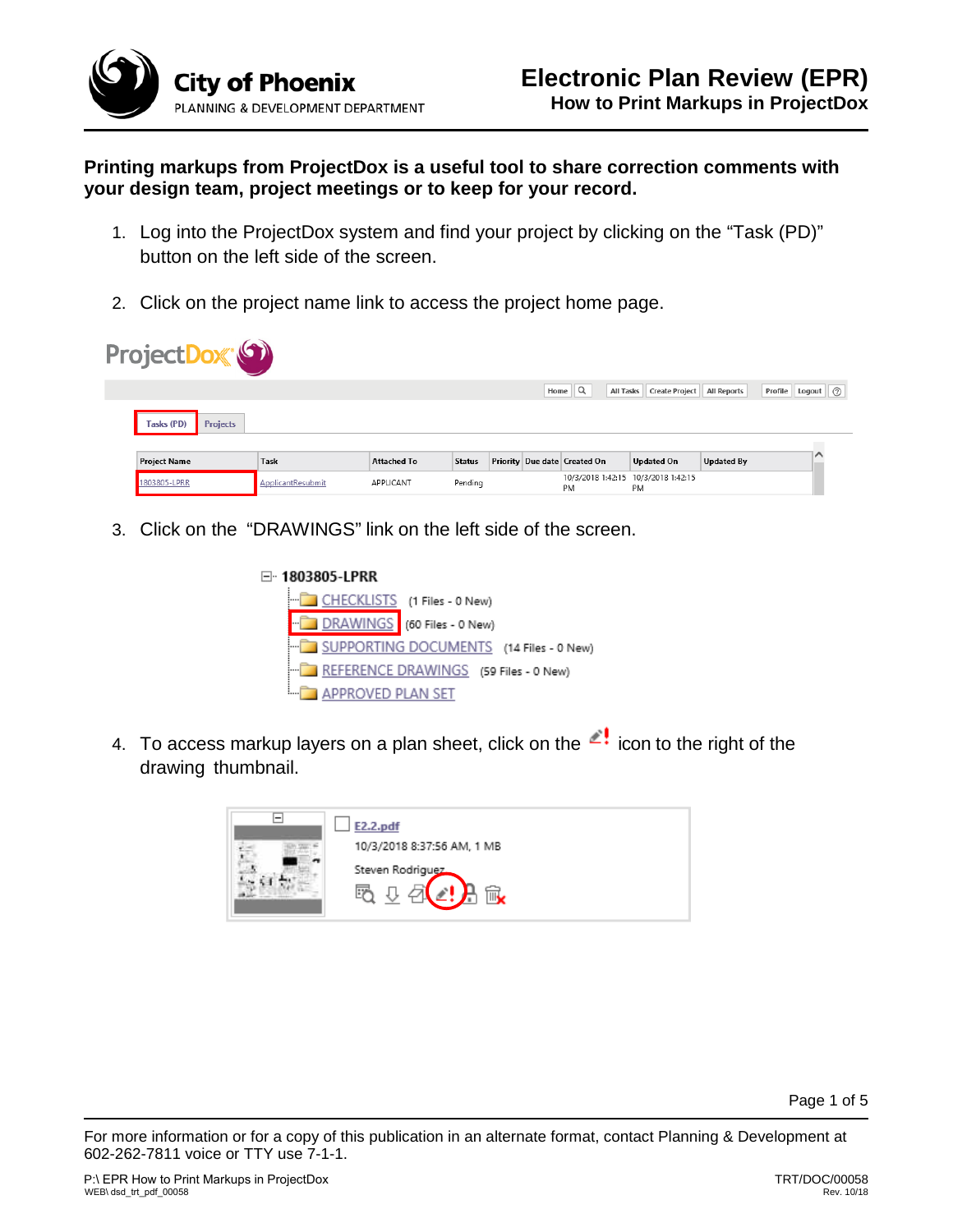5. A screen will pop-up, check the "View" box to choose the layer(s) you want to view and then click the "View/Edit" button to open the file.



6. The drawing will appear showing the changemarks. Click on "Publish". A drop down will appear with publish choices. Click "Publish to PDF".

| 日田田・R<br>1                | Annotate Review - Redact - Measure - Publish                          |               |                                                      |
|---------------------------|-----------------------------------------------------------------------|---------------|------------------------------------------------------|
| plan layout 1.pdf V1<br>ඔ |                                                                       |               | $\circ$ .<br>$\times$<br>$\equiv$<br>$\checkmark$    |
|                           |                                                                       | ۸             | $\frac{*}{1}$<br>틀<br>14                             |
|                           | n∽u<br>п                                                              |               | $\equiv\downarrow$<br>ඔ<br>$\overline{\mathscr{E}}$  |
|                           |                                                                       |               | $\circ$<br>$\blacksquare$<br>$\star$<br>$\checkmark$ |
|                           | <b>MARKET AWAY</b><br>凹                                               |               | $\frac{\text{IBC 1}}{\text{IBC 2}}$                  |
|                           |                                                                       |               |                                                      |
|                           | 'n<br>F                                                               |               |                                                      |
|                           |                                                                       |               | Steven Rodriguez 10/05/2018 07:36 AM                 |
| œ                         |                                                                       |               | Remove swing doors.                                  |
|                           |                                                                       |               | --------- 0 replies ---------<br>▬                   |
|                           |                                                                       |               | Þ<br>⋍                                               |
|                           |                                                                       |               |                                                      |
|                           |                                                                       |               |                                                      |
| $^{+0.0000}_{-0.00000}$   | 周性<br>$\begin{array}{c} 1.1487 \\ 0.047 \\ 0.043 \end{array}$         |               |                                                      |
|                           |                                                                       |               |                                                      |
|                           | CISCO SYSTEMS<br>BUILDING 8, 1ST FLOOR<br>(3750 ZANKER RD.)<br>4/6/00 |               |                                                      |
|                           |                                                                       |               |                                                      |
|                           |                                                                       | v             |                                                      |
| $\leq$                    |                                                                       | $\rightarrow$ |                                                      |
| $\bullet$<br>ి<br>Ľ       | G<br>図<br>$^{\circledR}$                                              | $4  1/1 - r $ |                                                      |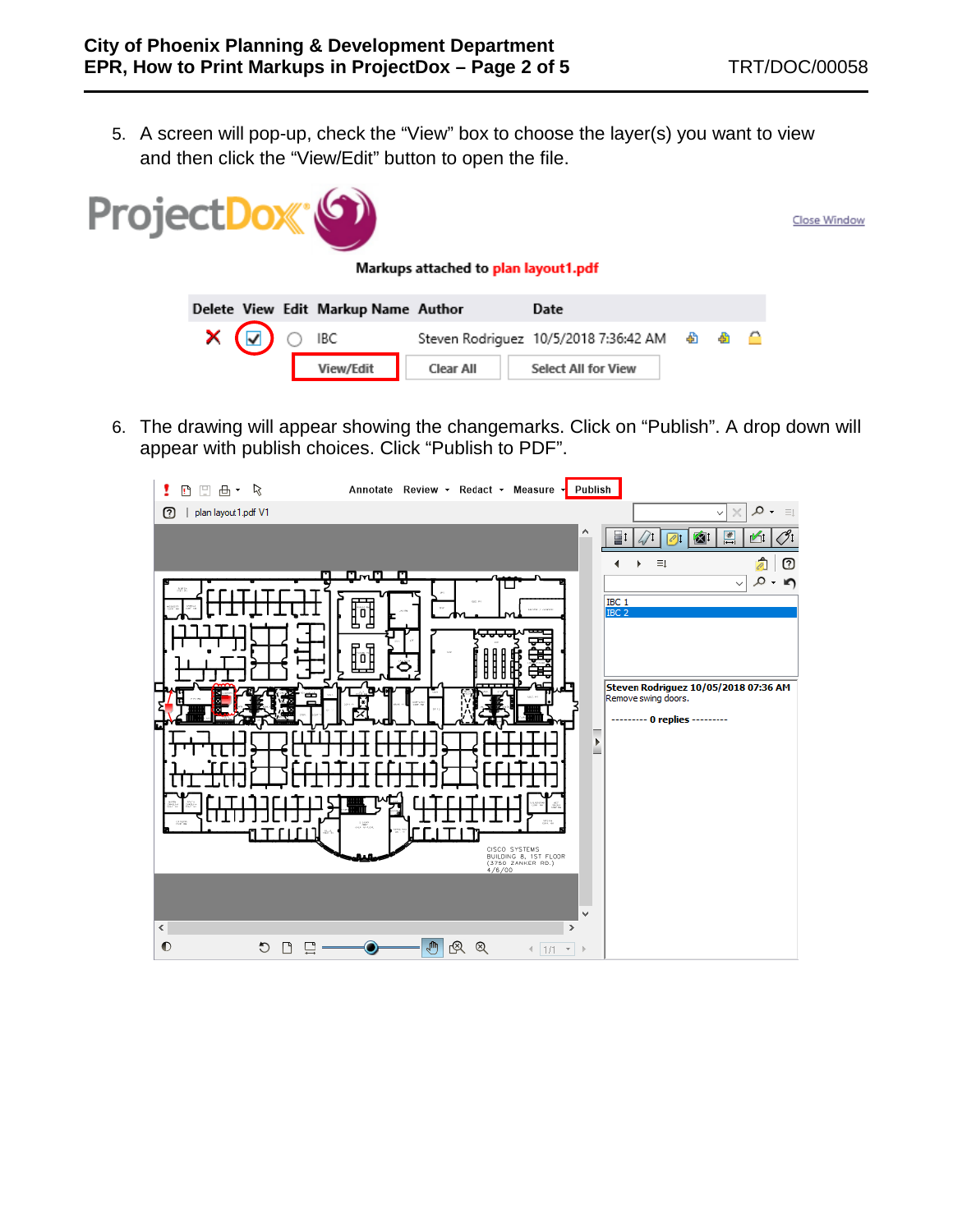7. Click "Insert markup as PDF comments", check the "Append Changemarks notes" box and then click the "Publish" button.

**NOTE: By checking "Append Changemarks notes" box, this will generate a report to go along with the changemarks on the plan sheet. If you do not need the report, uncheck the "Append Changemarks notes" box.**

| Pages<br><b>Size</b>                                | Include<br><b>Bookmarks</b>                              |
|-----------------------------------------------------|----------------------------------------------------------|
| Use default page size:<br>109.87 x 78.49 in         | <b>Block attributes</b>                                  |
| $\bigcirc$ Fit to:<br>ISO A0 (1189 x 841 mm)        | Layering: $\bigcirc$ All<br>Visible<br><b>Hyperlinks</b> |
| Output                                              | Remove                                                   |
| All pages                                           | Remove hidden text                                       |
| Current page<br>Example: 1,3,5-12                   | Coloring                                                 |
| Designated pages:                                   | Document:<br>Original Colors<br>$\checkmark$             |
| Rotation<br>Pages have been rotated.                | Markup<br><b>Original Colors</b><br>$\checkmark$         |
| Publish pages as rotated                            | Security                                                 |
| Markup                                              | Password protect                                         |
| Burn-In current markups                             | Password:                                                |
| Insert markup as PDF comments                       | Confirm:                                                 |
| √ Append Changemark notes                           | Create                                                   |
| Append redaction reasons                            | <b>PDF</b><br>Type:                                      |
| Watermark/Banners                                   | Fast Web View                                            |
| Fit document within<br>Watermark/Banners<br>hanners |                                                          |

8. A pop-up will appear, click on "Save to file" and then click the "OK" button.

| <b>Publish Option</b>                 |        |
|---------------------------------------|--------|
| Save to file<br>◯ Email as attachment |        |
|                                       | Cancel |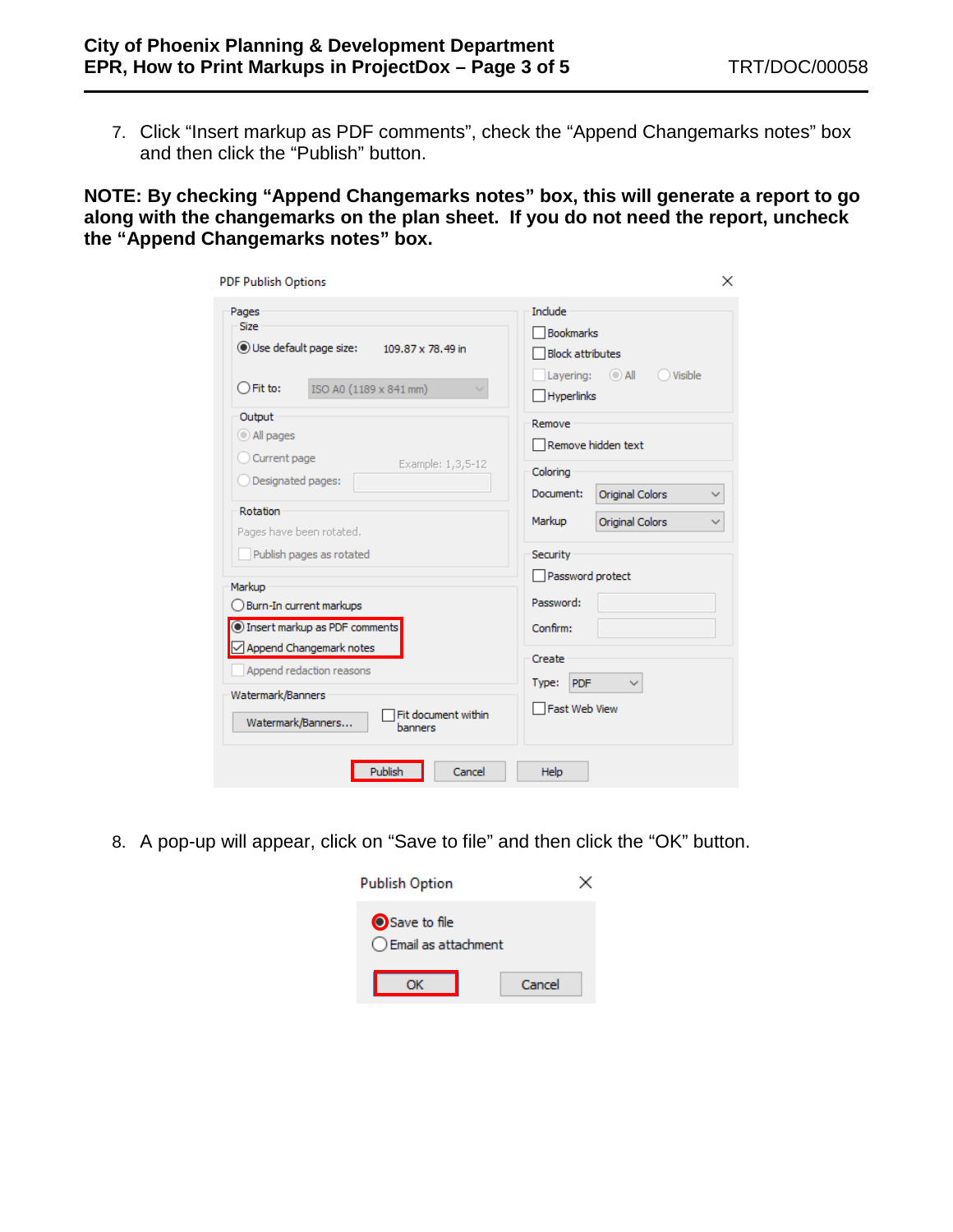9. A pop-up will appear, choose a location to save the file and click "Save".



10. After saving the file, click on the file to open it.

**NOTE: The changemarks will be numbered. Hover over the changemark with your mouse to view the comments associated with the changemark. If you selected the "Append Changemarks notes" box, scroll down to the next page. A report with the changemark comments will be available.**